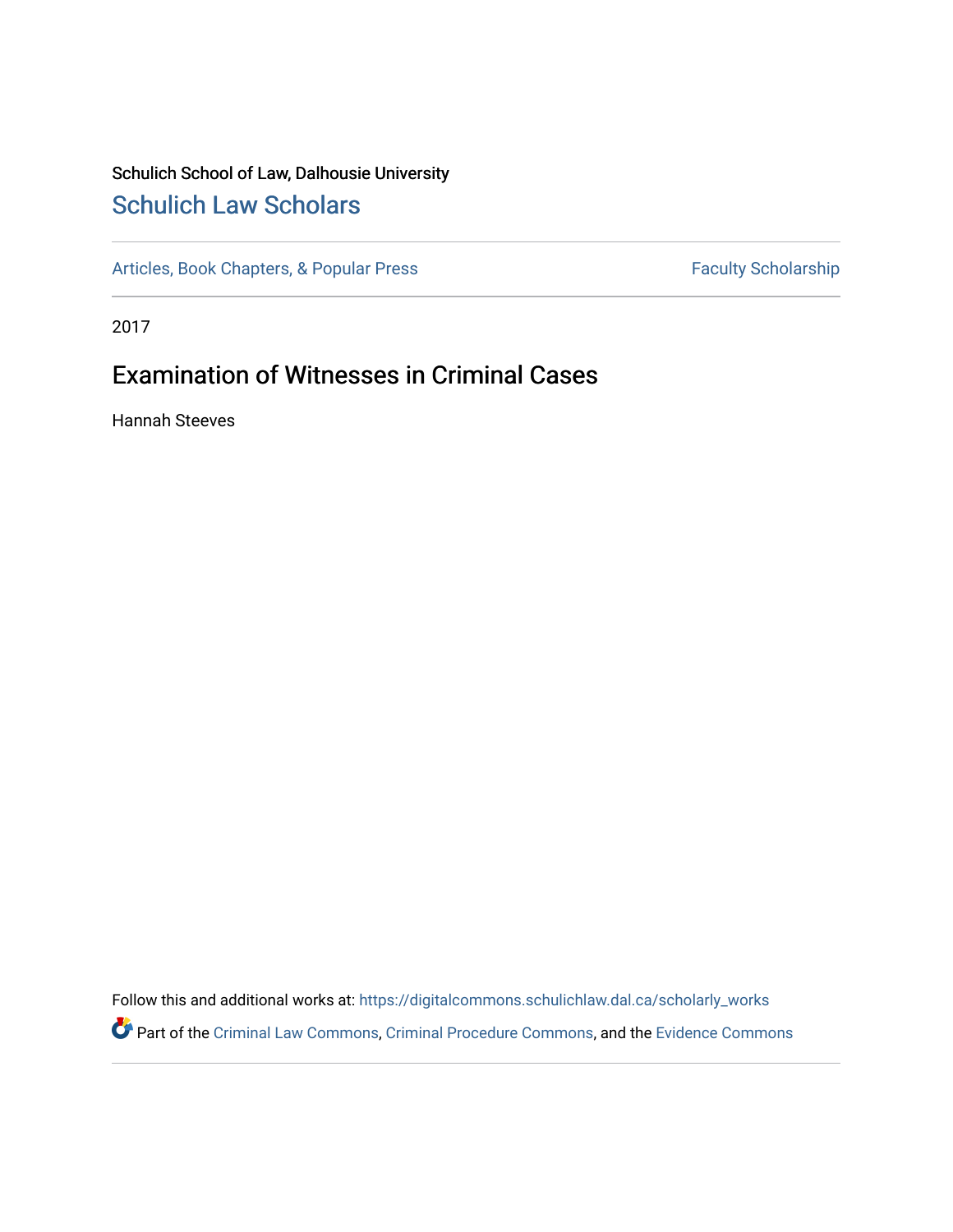2017 CanLIIDocs 231CanLIIDocs  $\overline{\phantom{0}}$ 

Criminal Law Reform: A Reflexive Analysis," and Alana Klein's "Feminism and the Criminalisation of HIV Nondisclosure," both of which focus on the HIV non-disclosure debate in the context of Canadian law, advocacy, policy, and philosophical discussion.

Another contribution, Aslak Syse's "Criminal Law and Contagious Diseases – A Nordic Perspective," reflects on the experience of chairing a Norwegian Law Commission charged with considering the effectiveness of penal sanctions in combatting HIV infections. Ceri Evans, senior sexual health advisor, has another refreshing and useful contribution in "The Impact of Criminalising Disease Transmission on the Healthcare Profession-Patient Relationship," in which she brings practical experience to the discussion. Leslie E Wolf provides an excellent and readable overview in her "Criminal HIV Exposure Statutes and Public Health in the United States," and Karl Laird considers related British case law in his "Criminalizing Contagion – Questioning the Paradigm." Also noteworthy, Michael Hanne offers a wideranging consideration of the role and effect of the language in "Crime and Disease: Contagion by Metaphor."

While the primary focus of this volume is on legal, social, and public health concerns arising out of our response to HIV, there are a few notable considerations of different historical and rhetorical matters. I was particularly struck by Kerri A Inglis's "Leprosy and the Law: the 'Criminalization' of Hansen's Disease in Hawai'i, 1865-1969." Her historical account invites the reader to consider that the legal regime created to respond to a particular set of health concerns can seem—with the benefit of hindsight—to be more informed by racial concerns of the day and to have imposed a cure far worse than the disease.

Criminalizing Contagion is a wide-ranging collection of essays that considers legal and ethical issues in a variety of jurisdictional, historical, sociological, rhetorical, and experiential analytical frameworks. The volume would be an excellent addition to a university library. It would also assist any practitioner or policy-maker involved in consideration of issues relating to and arising out of the non-disclosure of HIV or, indeed, any of the many intersections between law and contagion.

> **REVIEWED BY CHARLES DAVIDSON,**  *Lawyer Guelph*, *ON*

*Examination of Witnesses in Criminal Cases.* **By Earl J Levy. 7th ed. Toronto: Carswell, 2016. cxxvi, 782 p. Includes bibliographic references and index. ISBN 978- 0-7798-7245-9 (hardcover) \$220.00.**

The newest edition of *Examination of Witnesses in Criminal Cases* maintains its status as a key text on the topic. Author Earl J Levy, a national leader in the area of criminal law, has worked with the Criminal Lawyers' Association, taught criminal law courses at various Canadian law schools, and has over 50 years experience as a litigator. The book, now

in its seventh edition, contains necessary updates, and improvements have been made to both format and content while maintaining a similar, logical overview as in previous editions.

Levy, over the course of 782 pages, offers his readers practical advice on dealing with issues that present themselves to counsel during examination, cross-examination, and reexamination. The content is covered in a systemic manner, containing both a thorough analysis of the law and suggestions for practical application of techniques. The author provides sample dialogue(s), specific legislation, and complex case studies broken down to display the varying perspectives of all those involved in the process of examination at all  $\overline{N}$ levels of the Canadian court system. The book covers not only techniques for interviewing and questioning, but also the types of witnesses that may be examined, the varying personalities witnesses may present, and the different approaches and issues that may be associated with each.

A few minor changes have been made to the organization and formatting. The previously visually overwhelming presentation of chapters, sections, and subsections has been reduced to single line headers that correspond better with the simplified table of contents. Several chapters have been rearranged, renamed, or have had content divided between other chapters. Of note, the categories of witnesses have been combined with the chapter on cross-examination techniques, and the chapter covering courtroom manner has centred on how to connect with a jury. Several other chapters have been rearranged, but the continued inclusion of cartoons provides the reader with the lighter side of what can sometimes be a heavy subject.

The most significant change to Levy's text is the addition of a new chapter, *The Age of Information and Defence Implication*. Although the chapter includes discussions of case law, how technology has forced significant changes to specific legislation, and how electronic evidence may potentially be accessed and used, there are notable gaps. For example, the analysis focusses primarily on electronic devices such as computers and social media solely as Facebook; all other forms of social media are excluded. There are also no samples of dialogue from the examination of witnesses. However, there is in-depth coverage of search warrants relating to electronic devices, and attention is called to the fact that this area of law will continue to develop at an accelerated pace.

Both experienced practitioners and first-year law students would be well served by consulting Levy's work. The language and organization, combined with the depth of content, makes it accessible to a wide-ranging audience. Levy simplifies the law through the avoidance of legalese, making the text accessible even to those without a legal education. In the introduction, Levy cites one of his major accomplishments through an example of a fraud trial that occurred in Ontario: "…the trial judge, after acquitting the unrepresented accused complimented him on his questioning skills and asked him how that came about. The accused responded that his ability to defend himself was a result of reading this book" (p cxxvi). Evidently, this text is not just for those who are or aspire